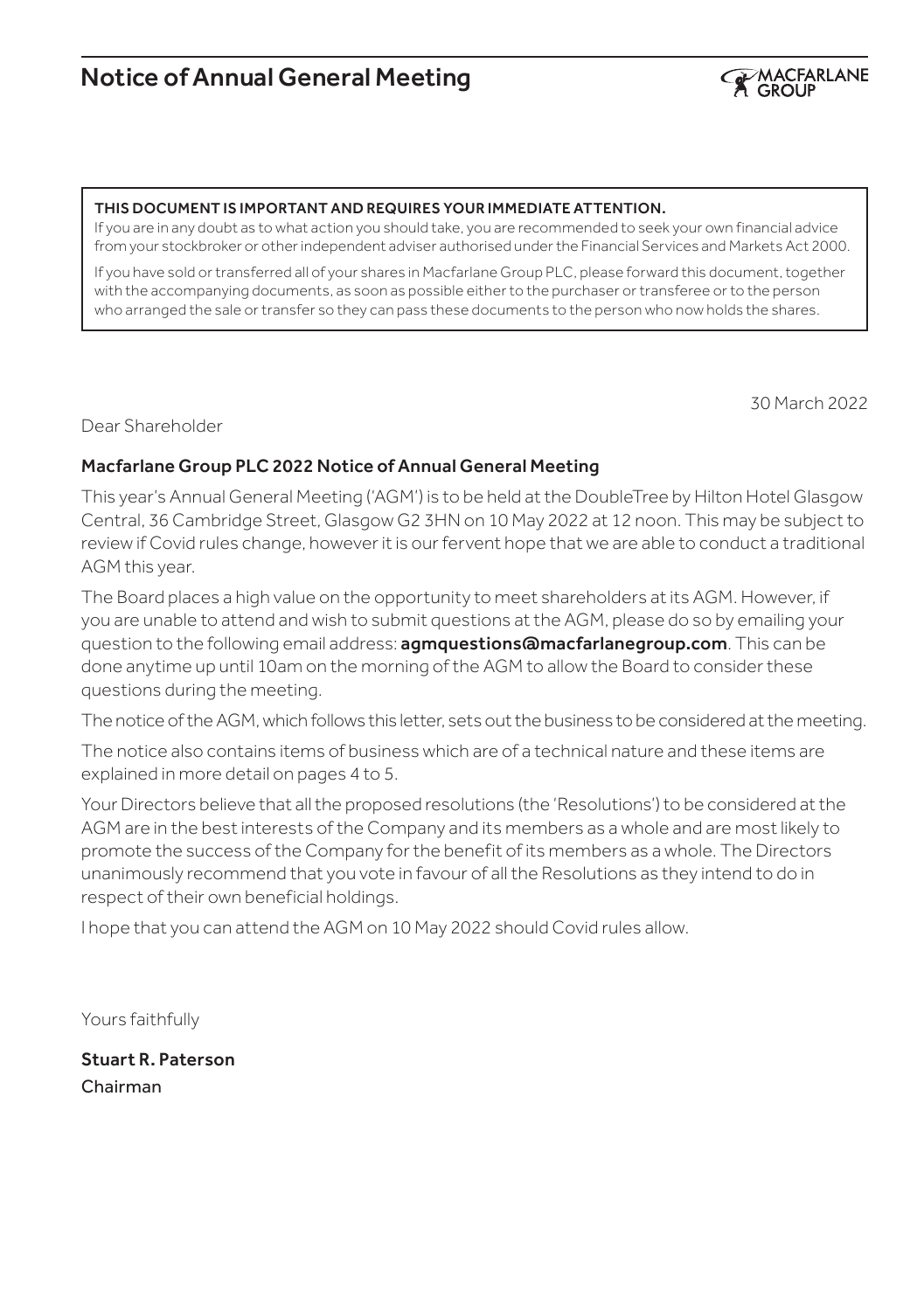# Notice of Annual General Meeting

Macfarlane Group PLC (Company No: SC4221)

NOTICE IS HEREBY GIVEN THAT the one hundred and twenty first ANNUAL GENERAL MEETING ('AGM') of the members of MACFARLANE GROUP PLC (the 'Company') will be held at the DoubleTree by Hilton Hotel Glasgow Central, 36 Cambridge Street, Glasgow G2 3HN on 10 May 2022 at 12 noon for the purpose of transacting the following business:

## Ordinary Business

To consider and, if thought fit, pass the following Resolutions which will be proposed as ordinary resolutions:

- 1. To receive, consider and adopt the Directors' Report and the Company's Annual Accounts for the financial year ended 31 December 2021 (the 'Annual Accounts');
- 2. To approve the Directors' Remuneration Report for the financial year ended 31 December 2021 set out on pages 46 to 55 (inclusive) in the Annual Accounts;
- 3. To approve the Directors' Remuneration Policy for the three-year period from 2022, set out on pages 56 to 62 (inclusive) in the Annual Accounts;
- 4. To approve the Macfarlane Group Deferred Bonus Share Plan ('DBSP') (and the Directors be authorised to make any modifications or amendments and to do all such acts and things as they may consider appropriate to implement the DBSP);
- 5. To declare a dividend of 2.33p per share payable on 1 June 2022 to shareholders on the register at 6pm on 13 May 2022;
- 6. To re-elect Stuart R. Paterson as a Director of the Company;
- 7. To re-elect Peter D. Atkinson as a Director of the Company;
- 8. To re-elect Ivor Gray as a Director of the Company;
- 9. To re-elect Robert McLellan as a Director of the Company;
- 10. To re-elect James W.F Baird as a Director of the Company;
- 11. To elect Aleen Gulvanessian as a Director of the Company;
- 12. To reappoint Deloitte LLP as the Company's auditors to hold office from the conclusion of this meeting until the conclusion of the next general meeting at which accounts are laid before the Company;
- 13. To authorise the Directors to determine the remuneration of the auditors.

## Special Business

To consider and, if thought fit, pass Resolution 14 which will be proposed as an ordinary Resolution, and Resolutions 15 and 16, which will be proposed as special resolutions:

- 14. THAT, in accordance with section 551 of the Companies Act 2006 (the 'Act'), the Directors be generally and unconditionally authorised to allot Relevant Securities (as defined below):
	- (A) comprising equity securities (as defined by section 560 of the Act) up to an aggregate nominal amount of £13,151,000 (representing one third of the Company's issued share capital as at 1 April 2022) (such amount to be reduced by the nominal amount of any Relevant Securities allotted pursuant to the authority in paragraph (B) below) in connection with an offer by way of a rights issue: (i) to holders of ordinary shares in proportion (as nearly as may be practicable) to their respective holdings; and (ii) to holders of other equity securities as required by the rights of those securities or as the Directors otherwise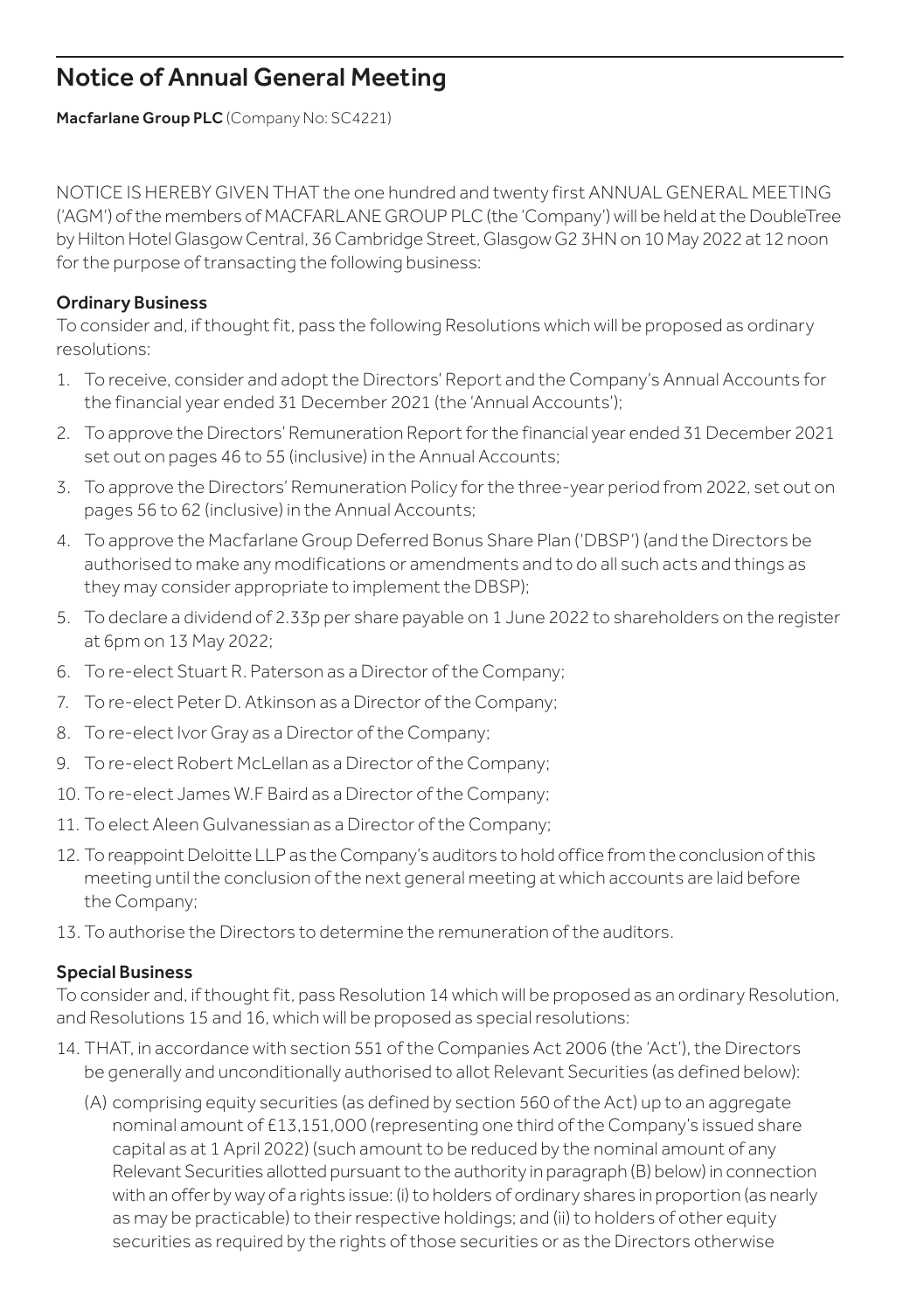consider necessary but subject to such exclusions or other arrangements as the Directors may deem necessary or expedient in relation to treasury shares, fractional entitlements, record dates, legal or practical problems in or under the laws of any territory or the requirements of any regulatory body or stock exchange; and

(B) in any other case, up to an aggregate nominal amount of £3,945,300 (representing 10% of the Company's issued share capital as at 1 April 2022) (such amount to be reduced by the nominal amount of any equity securities allotted pursuant to the authority in paragraph (A) above in excess of the nominal amount of £9,205,700),

provided that this authority shall, unless renewed, varied or revoked by the Company, expire at the end of the next annual general meeting of the Company (or, if earlier, at 5pm on 11 August 2022) save that the Company may, before such expiry, make offers or agreements which would or might require Relevant Securities to be allotted and the Directors may allot Relevant Securities in pursuance of such offer or agreement notwithstanding that the authority conferred by this resolution has expired.

In this resolution, 'Relevant Securities' means shares in the Company, other than shares allotted pursuant to:

- an employee share scheme (as defined in section 1166 of the Act);
- a right to subscribe for shares in the Company where the grant of the right itself constitutes a Relevant Security; or
- a right to convert securities into shares in the Company where the grant of the right itself constitutes a Relevant Security; and
- any right to subscribe for or to convert any security into shares in the Company other than rights to subscribe for or convert any security into shares allotted pursuant to an employee share scheme (as defined in section 1166 of the Act). References to the allotment of Relevant Securities in this resolution include the grant of such rights; and 'Relevant Security' shall be any of the Relevant Securities.

This resolution revokes and replaces all unexercised authorities previously granted to the Directors to allot Relevant Securities but without prejudice to any allotment of shares or grant of rights already made, offered or agreed to be made pursuant to such authorities.

- 15. THAT if Resolution 14 is passed, the Directors be and are hereby authorised, to allot equity securities (as defined in Resolution 14 for cash under the authority given by that Resolution and/or to sell ordinary shares held by the Company as treasury shares for cash as if section 561 of the Act (as defined in resolution 14 did not apply to any such allotment or sale, such authority to be limited:
	- (A) to allotments for rights issues and other pre-emptive issues; and
	- (B) to the allotment of equity securities or sale of treasury shares (other than under paragraph (A) above) up to an aggregate nominal amount of £1,972,650 (representing 5% of the Company's issued share capital as at 1 April 2022),

such authority to expire at the end of the next annual general meeting of the Company

(or, if earlier, at 5pm on 10 August 2023) but, in each case, prior to its expiry the Company may make offers, and enter into agreements, which would, or might, require equity securities to be allotted (and treasury shares to be sold) after the authority expires and the Board may allot equity securities (and sell treasury shares) under any such offer or agreement as if the authority had not expired.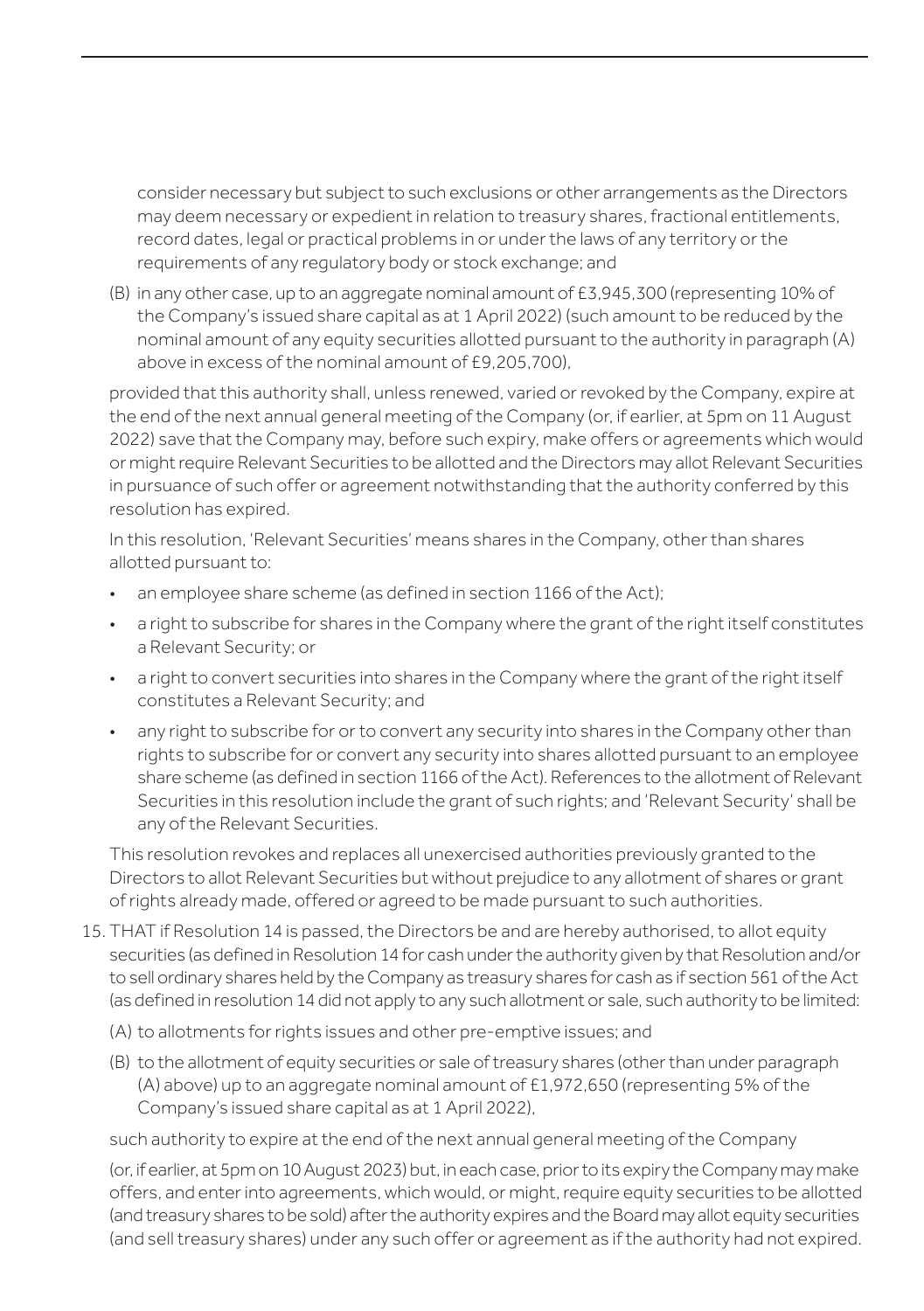# Notice of Annual General Meeting (continued)

Macfarlane Group PLC (Company No: SC4221)

- 16. THAT if Resolution 14 is passed, the Directors be and are hereby authorised, in addition to any authority granted under Resolution 15 to allot equity securities (as defined in Resolution 14 for cash under the authority given by Resolution 14 and/or to sell ordinary shares held by the Company as treasury shares for cash as if section 561 of the Act (as defined in Resolution 14 did not apply to any such allotment or sale, such authority to be:
	- (A) limited to the allotment of equity securities or the sale of treasury shares up to an aggregate nominal amount of £1,972,650 (representing 5% of the Company's issued share capital as at 1 April 2022); and
	- (B) used only for the purposes of financing (or refinancing, if the authority is to be used within six months after the original transaction) a transaction which the Board of the Company determines to be an acquisition or other capital investment of a kind contemplated by the Statement of Principles on Disapplying Pre-Emption Rights most recently published by the Pre-Emption Group prior to the date of this notice,

such authority to expire at the end of the next annual general meeting of the Company (or, if earlier, at 5pm on 10 August 2023) but, in each case, prior to its expiry the Company may make offers, and enter into agreements, which would, or might, require equity securities to be allotted (and treasury shares to be sold) after the authority expires and the Board may allot equity securities (and sell treasury shares) under any such offer or agreement as if the authority had not expired.

To transact such other ordinary business as may be properly transacted at the AGM.

By Order of the Board

## James Macdonald

Company Secretary 3 Park Gardens Glasgow G3 7YE 2 April 2022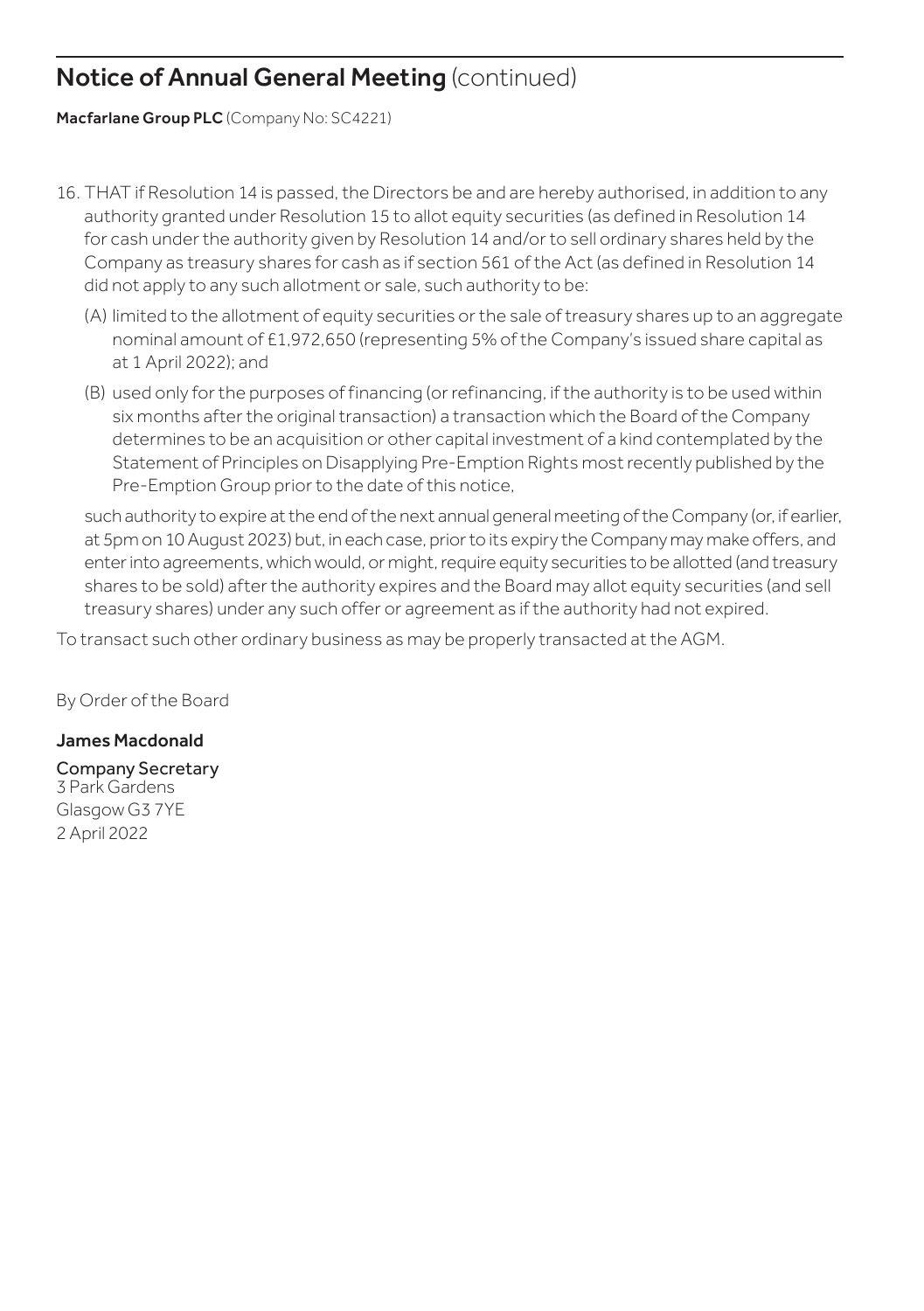# Explanation of the Resolutions to be proposed at the AGM

Resolution 1 is a standard resolution. The Annual Accounts are required to be laid before the Company in general meeting. The Annual Accounts are accompanied by the Directors' Report, the Directors' Remuneration Report and the report of the Independent Auditor.

Resolution 2 requests approval for the Directors' Remuneration Report, on pages 46 to 55 of the Annual Accounts (the 'Directors' Remuneration Report'). This is an advisory vote and votes cast against approval of the Directors' Remuneration Report will not invalidate the Annual Report and Accounts as a whole and the Directors' entitlement to remuneration is not conditional on it.

Resolution 3 requests approval for the Directors' Remuneration Policy, on pages 56 to 62 of the Annual Accounts (the 'Directors' Remuneration Policy'). This is an advisory vote and votes cast against approval of the Directors' Remuneration Policy will not invalidate the Annual Report and Accounts as a whole and the Directors' entitlement to remuneration is not conditional on it.

Resolution 4 is a resolution seeking authority from shareholders to approve the Macfarlane Group Deferred Bonus Share Plan ('DBSP'). As further described in the Directors' Remuneration Report for 2021, this will enable the deferral of annual bonuses otherwise payable to an Executive Director, into awards over shares that will vest after a 2 year deferral period.

The rules of the DBSP will be on display at the registered office until the AGM and at the place of the AGM for at least 15 minutes beforehand. They are also available for inspection at these times at the offices of FIT Remuneration Consultants LLP, 1 Duke Street, London W1U 3EA.

A summary of the principal terms of the DBSP is set out at Appendix 1 to this notice.

Resolution 5 will, if passed, approve the payment of a final dividend. The Directors have proposed a final dividend of 2.33p per share, to be paid on 1 June 2022 to shareholders on the register at 6pm on 13 May 2022.

Resolutions 6 to 11 inclusive seek approval for the re-appointment of Directors in accordance with the Company's articles of association and the UK Corporate Governance Code as it applies to companies outside the FTSE350. All Directors are retiring and submitting themselves for re-election in accordance with the provisions on retirement by rotation of the Company's articles of association.

The biographies of the Directors seeking re-election or election which appear in the Annual Accounts are repeated here for ease of reference:

Stuart R. Paterson: Stuart joined the Board on 1 January 2013 as a non-executive Director, becoming Chairman on 29 September 2017. He is a Chartered Accountant and was Chief Financial Officer at Forth Ports Limited until he retired in January 2018. He joined Forth Ports in March 2011 when it was listed on the London Stock Exchange and the company was subsequently acquired by Arcus Infrastructure Partners in 2011. Prior to this role, Stuart was Chief Financial Officer of Johnston Press PLC from 2001 to 2010 and previously worked in senior financial management roles at Motorola Corporation, and as Group Finance Director and then Managing Director Europe for Aggreko PLC. Stuart joined Angel Trains Group Limited as a non-executive Director in September 2018, and chairs the Audit & Risk Committee. He is also a trustee of the Royal Yacht Britannia and a member of their Audit, Risk and Remuneration Committees. He also served as a non-executive Director with Devro PLC from 2006 to 2012, chairing the Audit Committee. He chairs the Nominations Committee and is a member of the Remuneration Committee.

Peter D. Atkinson: Peter joined Macfarlane Group as Chief Executive in October 2003. He has a strong sales and marketing background through his career at Procter & Gamble and S.C. Johnson. Peter also has significant general management experience gained during his time at GKN PLC and its joint venture partners where he worked from 1988 to 2001 in a number of senior executive roles in their business-to-business operations. He has a successful track record of both business turnarounds and business development with extensive exposure to international business, having worked in the UK, Europe and the USA.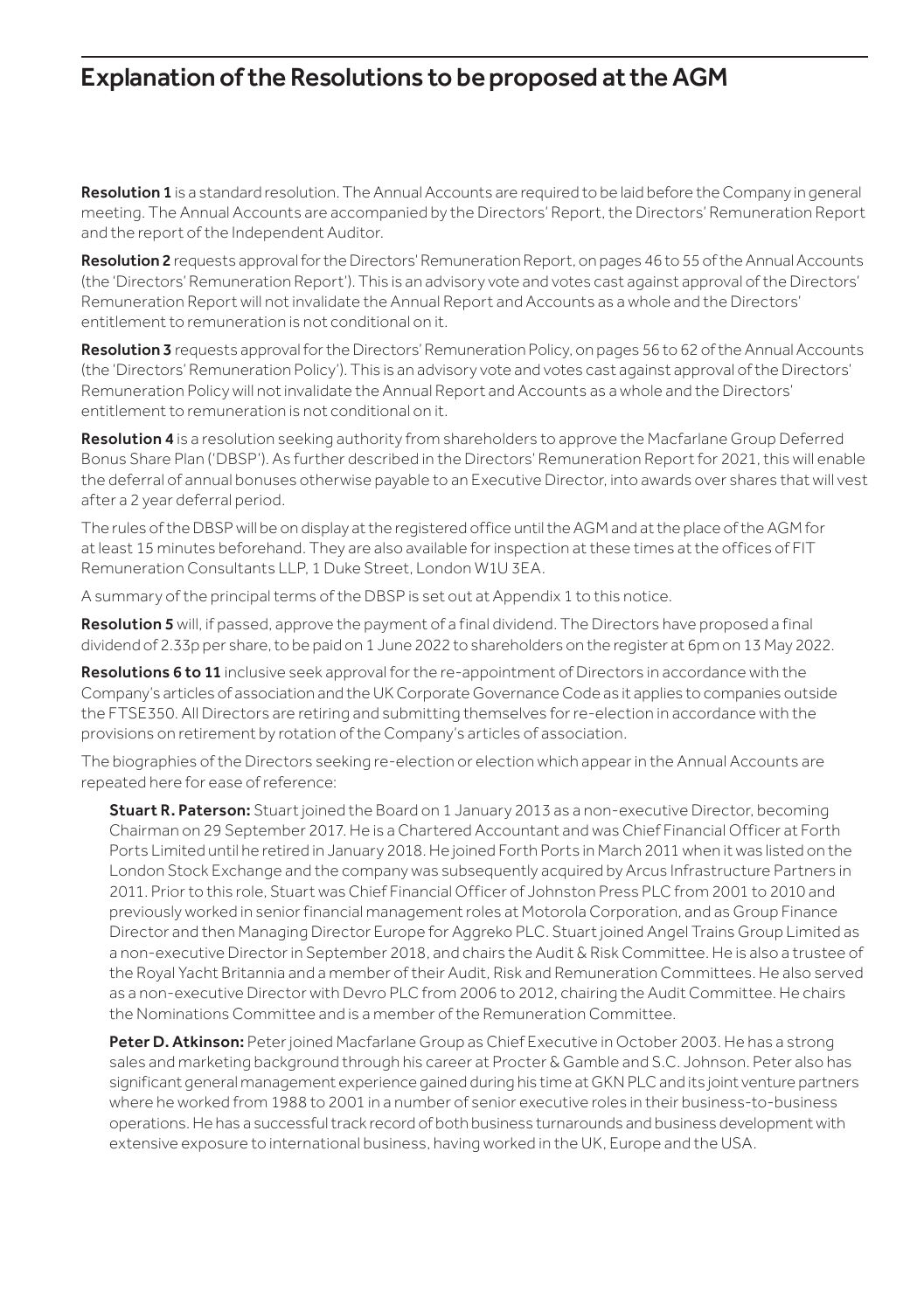# **Explanation of the Resolutions to be proposed at the AGM** (continued)

Ivor Gray: Ivor is a member of The Institute of Chartered Accountants of Scotland and has been with the Group for twenty-four years and was appointed Finance Director on 01 January 2021. He has worked in a variety of financial and commercial roles at Macfarlane including Finance Director of Macfarlane Labels; General Manager of Macfarlane USA and Commercial Director of Macfarlane Packaging Distribution. He previously undertook his accountancy training at KPMG prior to joining Macfarlane.

Bob McLellan: Bob joined the Board on 5 March 2013. He was Chief Executive of DS Smith Packaging UK until 2011, latterly as Deputy CEO Packaging (UK and Continental Europe). Bob has spent many years working in the packaging sector and has held leading roles in both the UK and Continental Europe for industry employer associations. He is currently Chairman of the Logson Group and a non-executive director of Swanline Print Limited. Bob chaired the Remuneration Committee until 31 August 2018 when he was appointed as the Group's Senior Independent Director. He is a member of the Nominations, Remuneration and Audit Committees.

James Baird: James joined the Board on 8 January 2018. James previously led the Scotland and Northern Ireland business of Deloitte, the global accountancy firm, before becoming Managing Partner of its Audit & Risk Advisory division and Chief Operating Officer, both in Switzerland. An experienced auditor and advisor who has worked with companies in the UK and Europe across a range of industries, he is currently an Honorary Professor at Glasgow University's Adam Smith Business School. James is a member of both the Research Panel and the Technology Advisory Group of the Institute of Chartered Accountants of Scotland. James was appointed as chair of the Audit Committee on his appointment on 8 January 2018 and is a member of the Remuneration and Nominations Committees.

Aleen Gulvanessian: Aleen joined the Board on 1 October 2021. Aleen was a corporate partner at Eversheds Sutherland for 30 years before stepping down in May 2019 to become a Consultant on Boards and Governance matters. Aleen is an experienced corporate lawyer who has advised private and quoted UK companies (including cross border transactions) across a range of sectors. Her areas of focus have been mergers and acquisitions , joint ventures, corporate finance transactions and reorganisations, as well as general boardroom and governance advice for quoted companies. Aleen is a member of the Governance Committee of the Institute of Chartered Accountants in England and Wales, to which she was appointed in June 2019.

The Board recommends these re-elections and election as they bring significant and relevant expertise to the Board.

Resolution 12 proposes the reappointment of Deloitte LLP as auditors of the Company. The Act requires that auditors be appointed at each general meeting at which accounts are laid to hold office until the next such meeting.

Resolution 13 seeks separate authority for the Directors to determine the remuneration of the auditors of the Company.

Resolution 14 – under the Act the Directors may only allot unissued shares if authorised to do so by the Shareholders in general meeting. At the annual general meeting held in 2021, Shareholders granted the Directors authority to allot relevant securities under Section 551 of the Act for a period of up to 15 months and this authority expires at the 2022 AGM. Resolution 14 seeks to renew this authority to allow the Directors:

- (i) to allot shares or grant rights to subscribe for or convert any security into shares up to an aggregate nominal amount of £13,151,000 representing an amount equal to one-third of the Company's issued share capital as at 1 April 2022 (being the latest practicable date before the date of this notice (the 'Latest Practicable Date')) in connection with an offer by way of a rights issue; and
- (ii) in any case other than a rights issue to allot Relevant Securities up to an aggregate nominal amount of £3,945,300 (with the nominal amount authorised in B of Resolution 10 to be reduced in the event that Relevant Securities with a nominal value of more than £9,205,700 have been issued in connection with a rights issue pursuant to A of resolution 14 so that the Directors have the authority to allot Relevant Securities with an aggregate nominal value of no more than £13,151,000).

As at 1 April 2022 the Company holds no treasury shares. If given, these authorities will expire at the end of the annual general meeting held in 2023 or at 5pm on 10 August 2023, whichever is the earlier. This authority complies with the latest institutional guidelines issued by the Investment Association.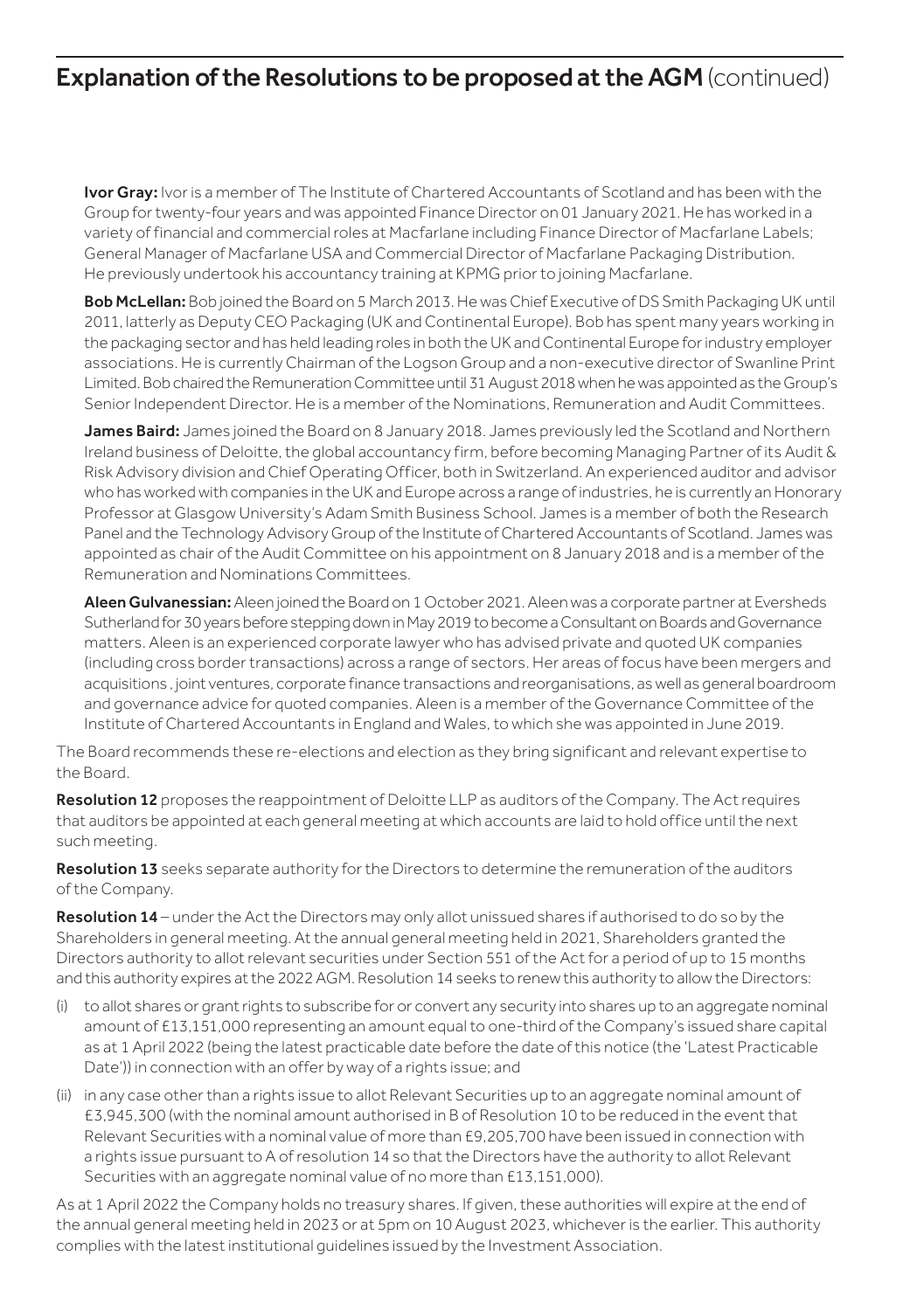Resolutions 15 and 16 are proposed as special resolutions, each requiring a majority of 75% of those voting to be in favour. If the Directors wish to allot equity securities for cash they are required by the Act to offer those equity securities first to current shareholders in proportion to their existing holdings.

In certain circumstances, it may be in the best interests of the Company to allot equity securities for cash without first offering them proportionately to existing shareholders. In accordance with the Act and investor guidelines, therefore, approval is sought by the Directors to issue a limited number of ordinary shares for cash without first offering them to existing shareholders.

Resolution 15 contains a two-part disapplication of pre-emption rights which seeks to renew the Directors' authority to issue equity securities of the Company for cash without application of pre-emption rights pursuant to section 561 of the CA 2006. This resolution requests authority for disapplication of statutory pre-emption rights and such authority would be limited to allotments in connection with pre-emptive offers and offers to holders of other equity securities if required by the rights of those shares or as the Board otherwise considers necessary, or otherwise up to an aggregate nominal amount of £3,945,300, representing 10% of the issued share capital of the Company as at the Latest Practicable Date. The authority, if granted, would replace a similar resolution passed at last year's AGM.

Resolution 16 is a disapplication of pre-emption rights limited to an additional 5% of issued ordinary share capital to be used for transactions which the Directors determine to be an acquisition or specified capital investment. The authority contained in the resolution would be limited to a maximum nominal amount of

£1,972,650 (representing 5% of the Company's issued share capital as at the Latest Practicable Date).

If given, this power will expire at 5pm on 10 August 2023 or at the conclusion of the annual general meeting held in 2023, whichever is the earlier. The aggregate figure of 10% in resolutions 13 and 14 reflects the Pre-Emption Group 2015 Statement of Principles for the disapplication of pre-emption rights (the 'Statement of Principles').

The Directors will have due regard to the Statement of Principles in relation to any exercise of this power, in particular they do not intend to allot shares for cash on a non pre-emptive basis pursuant to this power:

- (i) in excess of an amount equal to 5% of the total issued ordinary share capital of the Company excluding treasury shares; or
- (ii) in excess of an amount equal to 7.5% of the total issued ordinary share capital of the Company excluding treasury shares in any rolling three-year period, without prior consultation with shareholders,

in each case other than in connection with an acquisition or specified capital investment (within the meaning of the Statement of Principles) which is announced contemporaneously with the allotment or which has taken place in the preceding six-month period and is disclosed in the announcement of the allotment.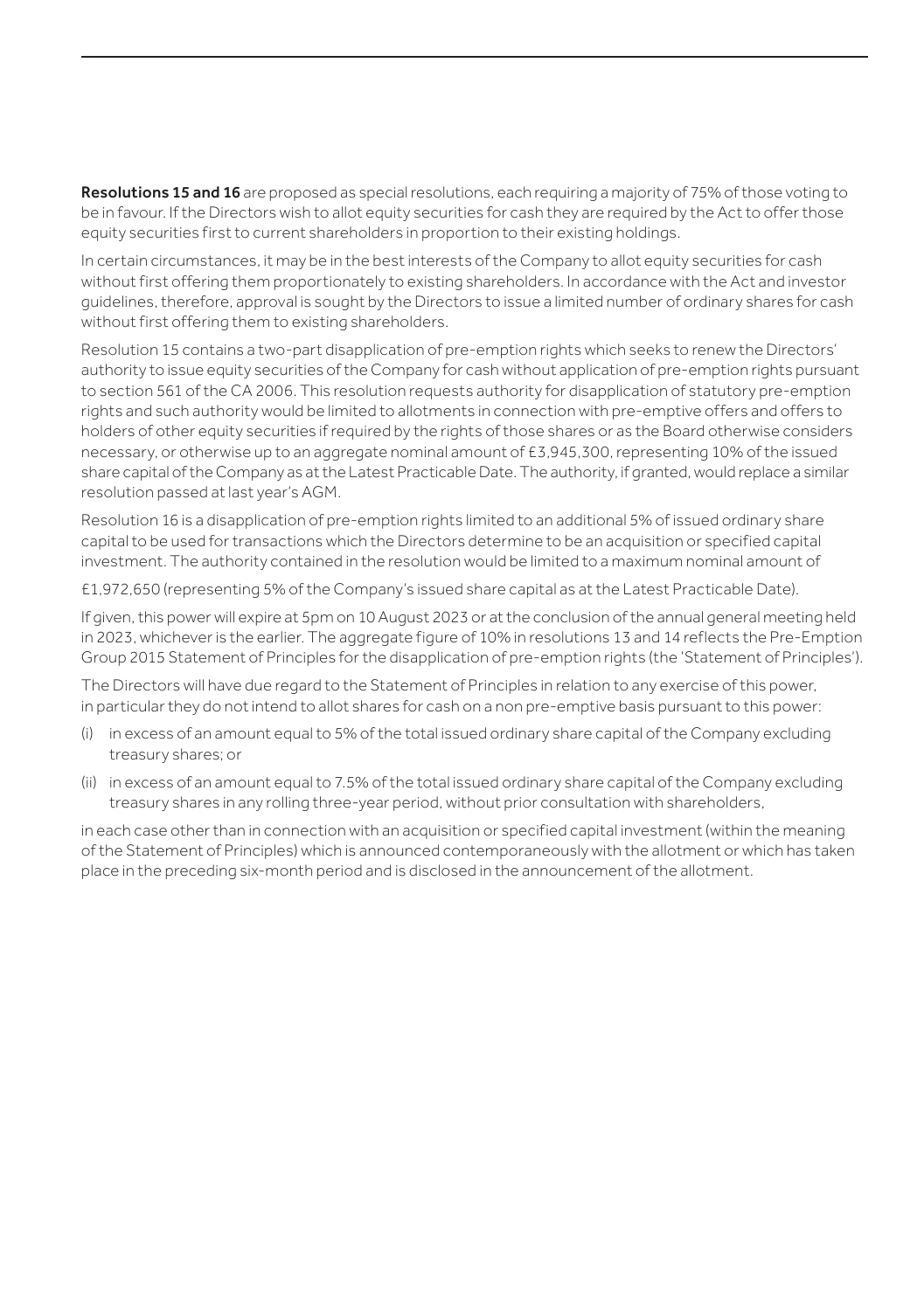# Attendance at AGM and proxy voting

1. A member entitled to attend and vote at the AGM is entitled to appoint another person as his proxy to exercise all or any of his rights to attend, speak and to vote at the AGM.

A proxy need not be a member of the Company.

A member may appoint more than one proxy provided that each proxy is appointed to exercise the rights attached to a different share or shares held by him. If you wish to appoint more than one proxy please contact the Company's Registrars at the address given below.

- 2. A member attending the AGM has the right to ask questions relating to the business being dealt with at the AGM in accordance with section 319A of the Companies Act 2006 (the 'Act'). In certain circumstances prescribed by the same section of the Act, the Company need not answer a question.
- 3. Information regarding the AGM, including the information required by section 311A of the Act, is available from www.macfarlanegroup.com.
- 4. A form of proxy is enclosed with this notice. (Please note that this is different to the alternative method of submitting proxies using CREST which is described in Note 5 below). To be effective the instrument appointing a proxy must be completed and deposited, together with the authority (if any) under which it is executed or a notarially certified copy of such authority, at the office of the Company's registrars, Equiniti Limited, Aspect House, Spencer Road, Lancing, BN99 8LU (the 'Company's Registrars') not later than forty eight hours (disregarding any day that is not a working day) before the time appointed for holding the AGM, being 12 noon on Friday 6 May 2022.

Completion and return of the form of proxy does not preclude a member from attending and voting in person at the AGM. To change your proxy instructions simply submit a new proxy appointment using the methods set out above. A replacement proxy form may be obtained by contacting the Company.

To revoke your proxy instructions, please contact the Company's Registrars by no later than 12 noon on Friday 6 May 2022. However, if you have appointed a proxy and attend and vote at the AGM in person, your proxy appointment will automatically be terminated when you exercise your vote. If you are not a member of the Company but you have been nominated by a member of the Company to enjoy information rights, you do not have a right to appoint any proxies under the procedures set out in this notice. Please read note 6 relating to nominated persons below.

5. CREST members who wish to appoint a proxy or proxies by utilising the CREST electronic proxy appointment service may do so for the AGM and any adjournment(s) of it by using the procedures described in the CREST Manual (available from https://www.euroclear.com). CREST Personal Members or other CREST sponsored members, and those CREST members who have appointed a voting service provider(s), should refer to their CREST sponsor or voting service provider(s), who will be able to take the appropriate action on their behalf.

In order for a proxy appointment made by means of CREST to be valid, the appropriate CREST message (a 'CREST Proxy Instruction') must be properly authenticated in accordance with Euroclear UK & Ireland Limited's (EUI) specifications and must contain the information required for such instructions, as described in the CREST Manual. The message must be transmitted so as to be received by the issuer's agent (ID: RA19) not later than forty eight hours (disregarding any day that is not a working day) before the time appointed for holding the AGM, being no later than 12 noon on Friday 6 May 2022. For this purpose, the time of receipt will be taken to be the time (as determined by the timestamp applied to the message by the CREST Applications Host) from which the issuer's agent is able to retrieve the message by enquiry to CREST in the manner prescribed by CREST.

CREST members and, where applicable, their CREST sponsors or voting service providers should note that EUI does not make available special procedures in CREST for any particular messages. Normal system timings and limitations will therefore apply in relation to the input of CREST Proxy Instructions. It is the responsibility of the CREST member concerned to take (or, if the CREST member is a CREST personal member or sponsored member or has appointed a voting service provider(s), to procure that his CREST sponsor or voting service provider(s) take(s)) such action as shall be necessary to ensure that a message is transmitted by means of the CREST system by any particular time. In this connection, CREST members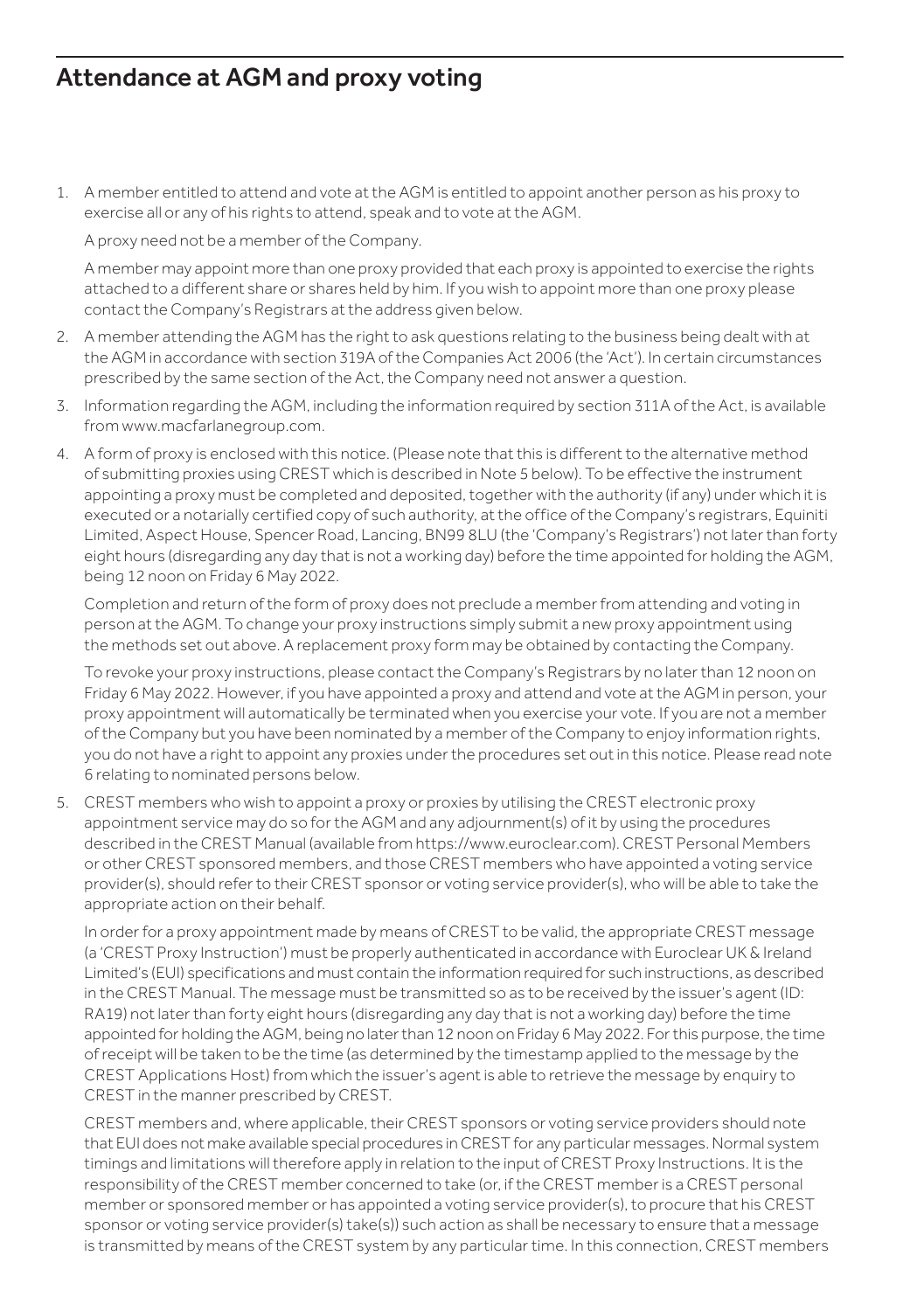and, where applicable, their CREST sponsors or voting service providers are referred, in particular, to those sections of the CREST Manual concerning practical limitations of the CREST system and timings.

The Company may treat as invalid a CREST Proxy Instruction in the circumstances set out in Regulation 35(5)(a) of the Uncertificated Securities Regulations 2001.

- 6. If you are a person who has been nominated under section 146 of the Act to enjoy information rights, you may have a right under an agreement between you and the member of the Company who has nominated you to have information rights ('Relevant Member') to be appointed or to have someone else appointed as a proxy for the AGM. If you either do not have such a right or if you have such a right but do not wish to exercise it, you may have a right under an agreement between you and the Relevant Member to give instructions to the Relevant Member as to the exercise of voting rights. Your main point of contact in terms of your investment in the Company remains the Relevant Member (or, perhaps, your custodian or broker) and you should continue to contact them (and not the Company) regarding any changes or queries relating to your personal details and your interest in the Company (including any administrative matters). The only exception to this is where the Company expressly requests a response from you. If you are not a member of the Company but you have been nominated by a member of the Company to enjoy information rights under section 146 of the Act, you do not have any right to appoint any proxies under the procedures set out in this notice.
- 7. Only those members entered on the Company's register of members no later than 6.30pm on Friday 6 May 2022, or in the case of an adjournment, as at 48 hours (disregarding any day that is not a working day) prior to the time of the adjourned AGM shall be entitled to attend and vote at the AGM in respect of the number of shares registered in their names at that time. Changes to entries on the share register after the relevant deadline will be disregarded in determining the rights of any person to attend or vote at the meeting.
- 8. A corporation which is a member can appoint one or more corporate representatives who may exercise, on its behalf, all its powers as a member provided that no more than one corporate representative exercises powers over the same share.
- 9. As at 6pm on 1 April 2022 the Company's issued share capital comprised 157,812,000 Ordinary Shares of 25p each. Each Ordinary Share carries the right to one vote at a general meeting of the Company and, therefore, the total number of voting rights in the Company as at 6pm on 1 April 2022 is 157,812,000.
- 10. Any member who has a general query about the AGM should contact the Company Secretary by post at the Company's Registered Office. No other method of communication will be accepted. You may not use any electronic address provided in this notice of the AGM or any related documents (including the form of proxy) to communicate with the Company for any purposes other than those expressly stated.
- 11. Under Section 527 of the Act a member or members meeting the threshold requirements set out in that section have the right to require the Company to publish on its website a statement setting out any matter that the members propose to raise at the AGM relating to:
	- (i) the audit of the Company's accounts (including the auditors' report and the conduct of the audit) that are to be laid before the Meeting; or
	- (ii) any circumstance connected with an auditor of the Company ceasing to hold office since the previous meeting at which annual accounts and reports were laid in accordance with Section 437 of the Act.

The Company may not require the shareholders requesting any such website publication to pay its expenses in complying with Sections 527 or 528 of the Act. Where the Company is required to place a statement on a website under Section 527 of the Act, it must forward the statement to the Company's auditors not later than the time when it makes the statement available on the website.

The business which may be dealt with at the AGM includes any statement that the Company has been required under Section 527 of the Act to publish on a website. The request:

• may be in hard copy form which must be signed by you, state your full name and address and sent by post to the Company Secretary at the Company's Registered Office;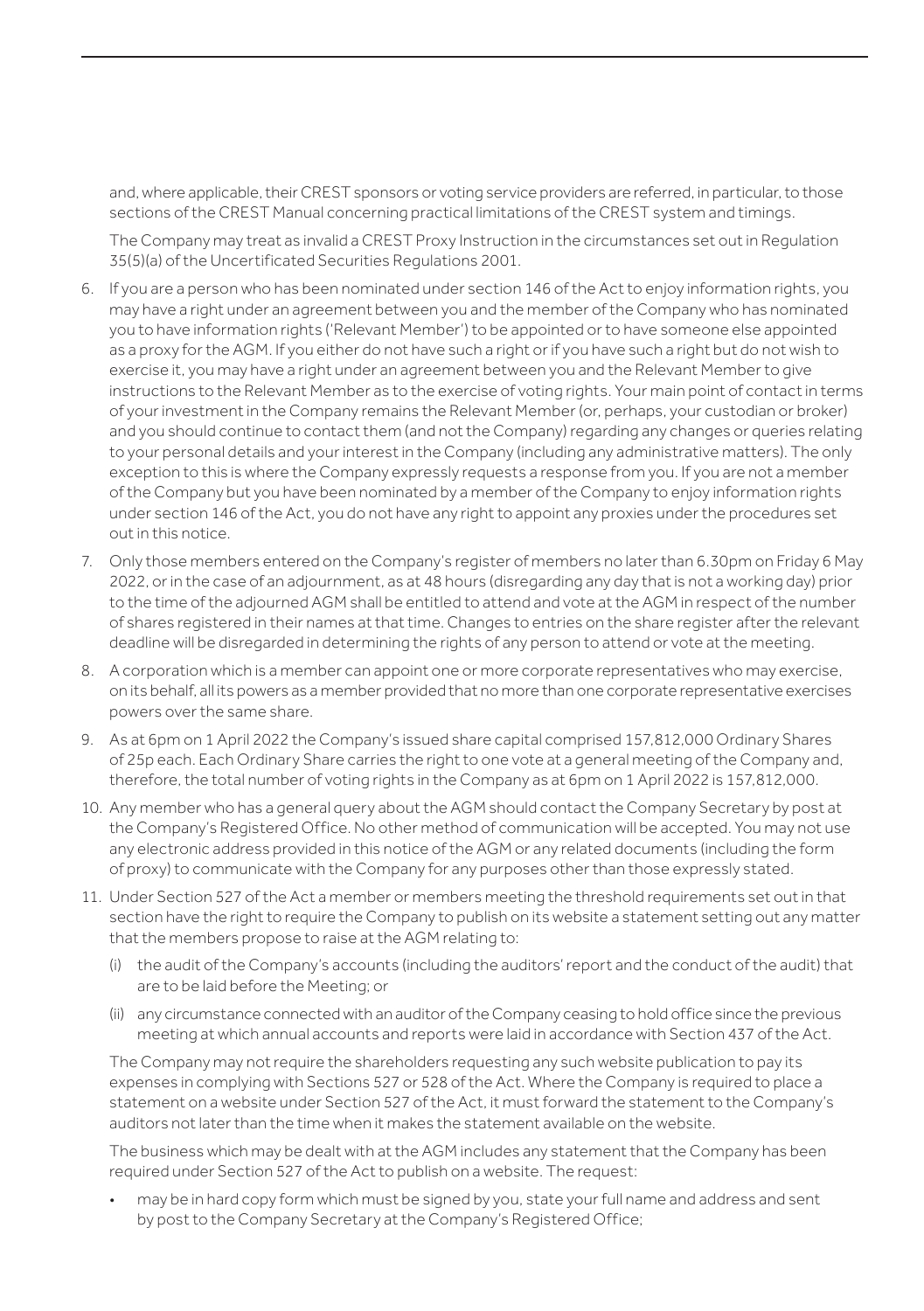# Attendance at AGM and proxy voting (continued)

- may be in electronic form which must state your full name and address, must be authenticated by the person making it and be sent to investorinfo@macfarlanegroup.net;
- must either set out the statement in full or, if supporting a statement sent by another shareholder, clearly identify the statement which is being supported;
- must be received by the Company by 4pm on 2 May 2022 which is at least one week before the AGM.
- 12. Copies of each Director's service contract and Non-executive Director's terms of appointment with the Company, or with any of its subsidiary undertakings are available for inspection at the registered office of the Company during usual business hours until the time of the AGM and will be available for inspection at the DoubleTree by Hilton Hotel Glasgow Central, 36 Cambridge Street, Glasgow G2 3HN for at least 15 minutes prior to and during the AGM.
- 13. Shareholders who prefer to register the appointment of their proxy electronically via the internet can do so through Equiniti's website at www.sharevote.co.uk where full instructions on the procedure are given. The Voting ID, Task ID and Shareholder Reference Number printed on the proxy form will be required in order to use this electronic proxy appointment system. Alternatively shareholders who have already registered with Equiniti's online portfolio service, Shareview, can appoint their proxy electronically by logging on to their portfolio at www.shareview.co.uk and then click on the link to vote. A proxy appointment made electronically will not be valid if received after 12 noon on Friday 6 May 2022.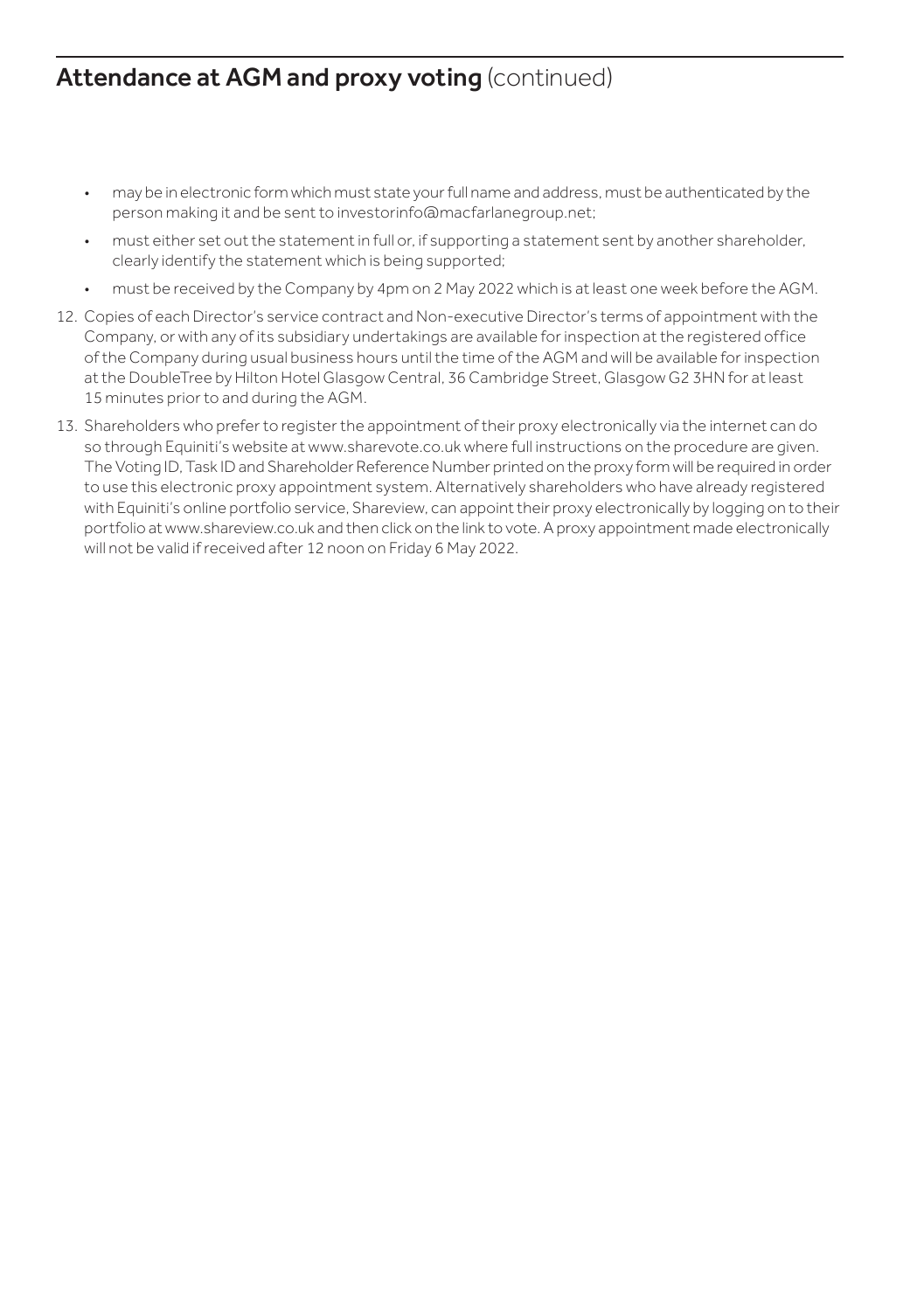# Appendix 1: Summary of the principal terms of the Macfarlane Group Deferred Bonus Share Plan ('DBSP')

#### **Operation**

The Remuneration Committee of the Board of directors of the Company (the 'Committee') will supervise the operation of the DBSP.

#### **Eligibility**

Any current or former employee (including an Executive Director) of the Company and any of its subsidiaries will be eligible to participate in the DBSP, at the discretion of the Committee. However, the Committee will make awards under the DBSP only to individuals who may be entitled to receive an annual bonus payment for the preceding financial year of the Company.

#### **Grant of awards**

Awards made under the DBSP will be in the form of a deferred right to receive ordinary shares in the Company ('Shares').

The Committee may grant an award in one of two forms:

- a) nil or nominal cost options, where a participant can decide when to exercise his/her award over Shares during a limited period of time after it has vested; or
- b) a conditional award, where a participant will receive Shares on the vesting of his/her award.

The Committee may normally grant awards within the period of six weeks following: (i) the date of adoption of the DBSP; (ii) the Company's announcement of its results for any period; (iii) a general meeting of the Company; or the lifting of restrictions on dealing in Shares that prevented grant of awards under (i) or (ii). The Committee may also grant awards when there are exceptional circumstances which it considers justifies the granting of awards.

No awards will be granted after the tenth anniversary of the date of adoption of the DBSP.

No payment will be required for the grant of an award. Awards are not transferable (other than to the participant's personal representatives in the event of death). Awards are not pensionable.

#### **Individual limit**

The maximum number of Shares that may be awarded to a participant in any financial year will be limited to a proportion of the individual's total annual bonus outcome for the preceding financial year. The proportion of bonus outcome that is deferred into a DBSP award will be determined by the Committee from time to time.

For the duration of the Directors' remuneration policy proposed for approval at the 2022 AGM, 25% of any annual bonus outcomes for Executive Directors will be deferred into awards granted under the DBSP (subject to £10k value 'de minimis' threshold for amounts being deferred).

#### **Overall DBSP limits**

The DBSP may operate over new issue Shares, treasury Shares or Shares purchased in the market.

In any ten calendar year period the Company may not issue (or have the possibility to issue) more than:

- a) 10% of the issued ordinary share capital of the Company in respect of awards made in that period under the DBSP and any other employees' share scheme adopted by the Company; and
- b) 5% of the issued ordinary share capital of the Company in respect of awards made in that period under the DBSP and any other discretionary share plan adopted by the Company.

Treasury Shares will count as new issue Shares for the purposes of these limits but they will also cease to count towards these limits if institutional investor bodies decide that they need not count.

These limits do not include any rights to Shares which have been released or lapsed.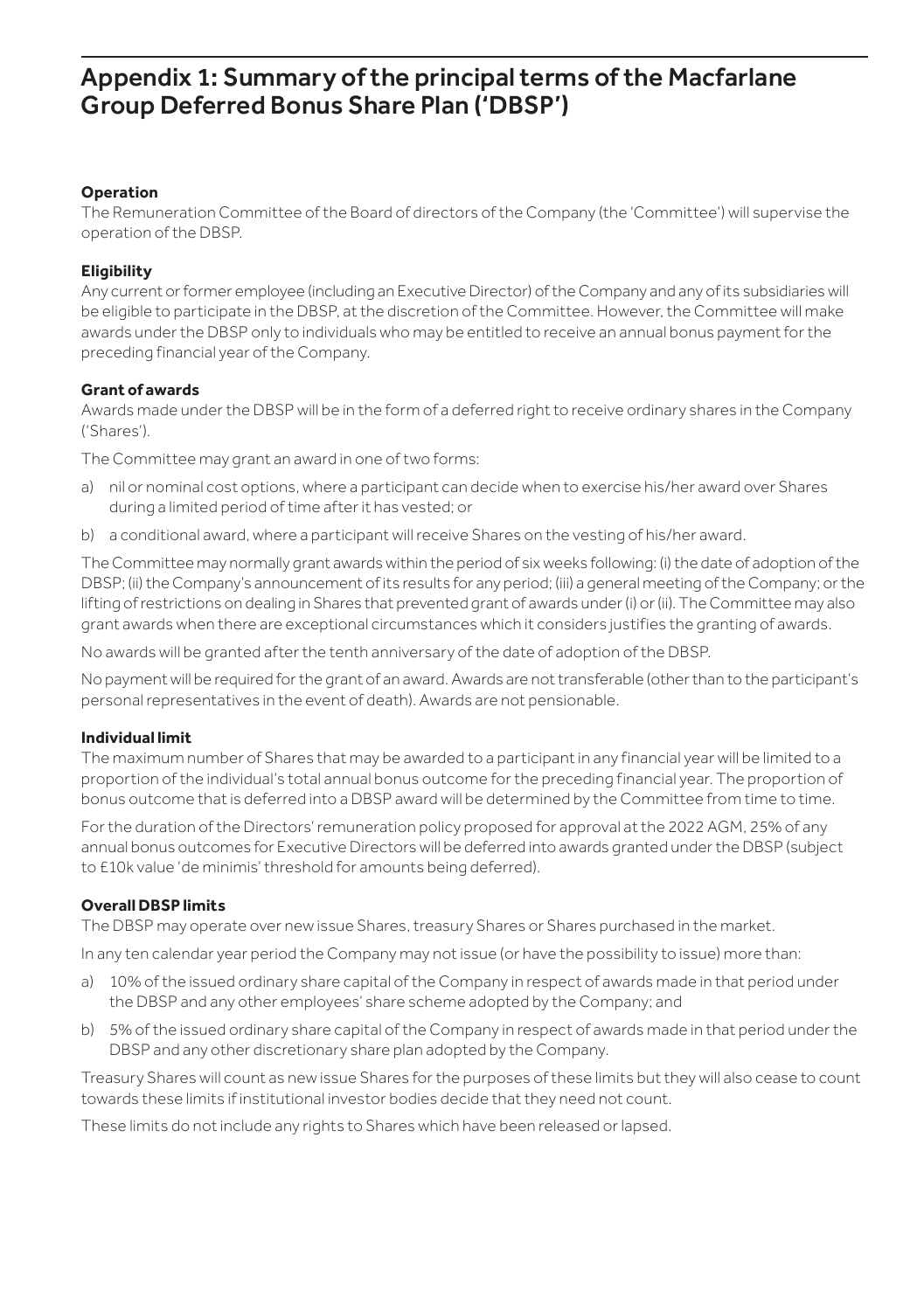# Appendix 1: Summary of the principal terms of the Macfarlane Group Deferred Bonus Share Plan ('DBSP') (continued)

#### **Vesting of awards**

Awards will normally vest at the end of a two year period and provided the participant is still an employee in the Company's group (as explained further below).

The Committee may allow awards to be settled in cash (in whole or in part) where it is appropriate to do so.

#### **Leaving employment**

If a participant leaves employment with the Company's group in cases of resignation (other than for ill-health, agreed retirement or similar cases as determined by the Committee) or misconduct, his/her unvested award will lapse.

If a participant leaves employment with the Company's group for any other reason he/she will normally retain his/ her award which will vest on the normal vesting date with no acceleration of vesting. However, in exceptional cases, the Committee may, at its discretion, permit or require awards to vest at the time of cessation of employment.

On the death of a participant, an unvested award shall vest immediately and an award in the form of an option will be exercisable for a period of 12 months from his/her death.

As is normal for deferred bonus plans, DBSP awards held by a leaver are not subject to pro-rata reductions (the rationale being that the awards have already been subject to performance vesting requirements in the annual bonus year, and the DBSP is accordingly a mechanism for the deferral of part of the achieved annual bonus outcomes).

#### **Corporate events**

In the event of a takeover, scheme of arrangement, or winding up of the Company (not being an internal corporate reorganisation), all awards will normally vest early at the time of the event. Awards may also vest on the same basis if a demerger, special dividend or other similar event is proposed which, in the opinion of the Committee, would affect the market price of the Shares to a material extent.

In the event of an internal corporate reorganisation, awards may be replaced by equivalent new awards over shares in a new holding company.

In the event of a corporate event leading to a change of control of the Company (not being an internal corporate reorganisation), the Committee may decide that subsisting awards are surrendered in consideration for the grant of an equivalent award over shares in the acquiring company.

#### **Participants' rights**

DBSP awards will not confer any shareholder rights on participants until the awards have vested and the participants have received their Shares.

The number of Shares comprised in a DBSP award will be increased in respect of an amount equivalent to the dividends that would have been paid on the Shares vesting under the award between the date of grant and the date the award vests (and assuming reinvestment in Shares on the relevant ex-dividend dates).

In exceptional circumstances only, the Committee may determine that any additional Shares in respect of dividends that would have been paid on the Shares vesting under the awards, can instead be paid in cash.

#### **Rights attaching to Shares**

Any Shares allotted when an award vests (or for an award structured as an option, when it is exercised) will rank equally with all other Shares then in issue (except for rights arising by reference to a record date prior to their allotment).

#### **Variation of capital**

In the event of any variation of the Company's share capital, or in the event of a demerger, special dividend or other event having a material impact on the value of the Shares, the Committee may make such adjustments as it considers appropriate to the definition of Shares, number of Shares subject to a DBSP award, or the option price (if any).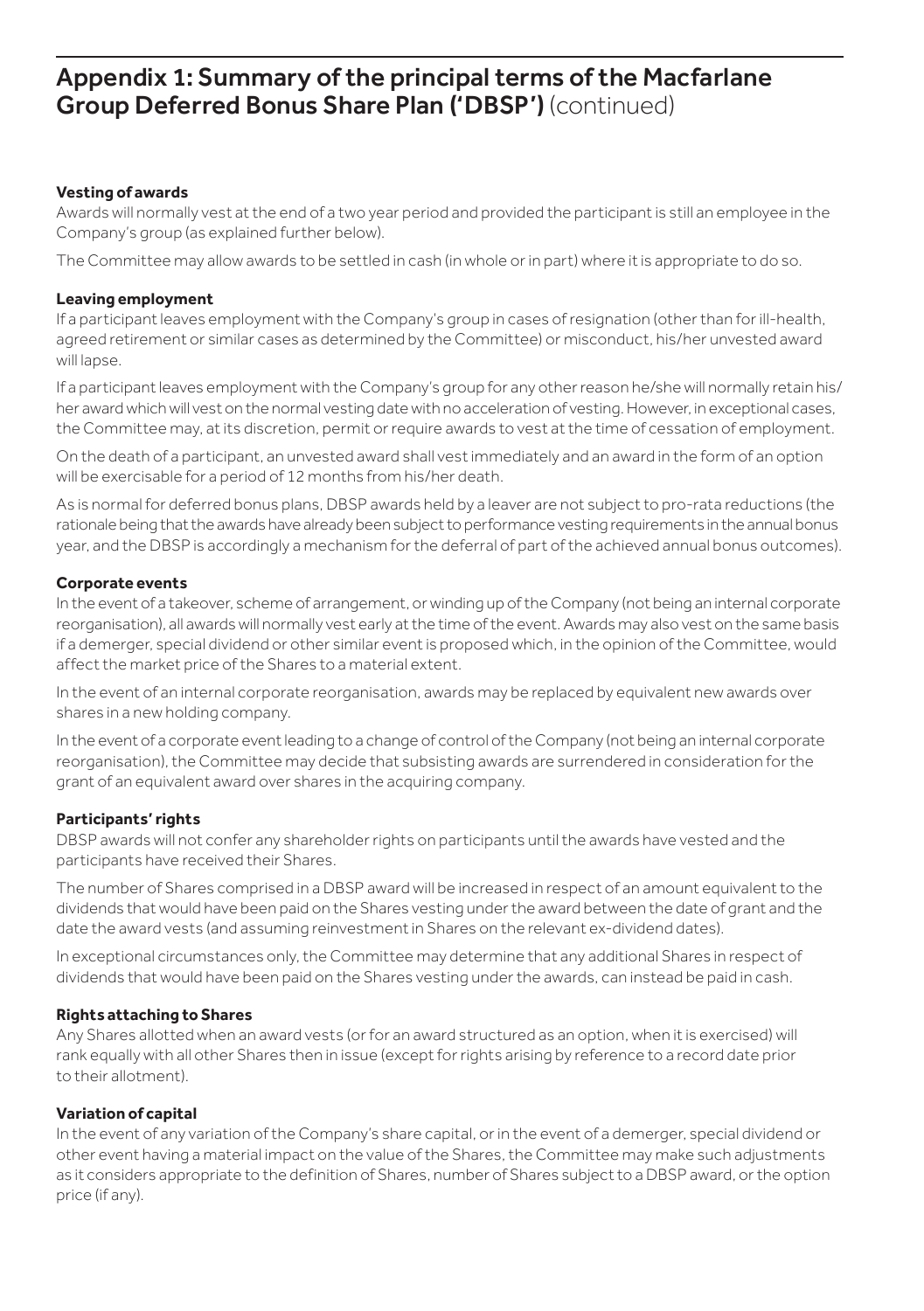#### **Malus and clawback**

The Committee retains a power to recoup the value of unvested and previously vested awards from an individual either before vesting or within a period of 2 years from the date of grant of an award, if it considers it appropriate to do so. The Committee may choose to exercise this power in the following circumstances:

- a material misstatement of financial results of any company in the Company's group;
- the extent to which any performance condition, relating to an annual bonus to which a DBSP award relates, was satisfied was based on an error, or on inaccurate or misleading information;
- circumstances arose which would have warranted the summary dismissal of the participant (whether or not the participant was dismissed).

#### **Alterations to the DBSP**

The Committee may, at any time, alter the provisions of the DBSP in any respect, provided that the prior approval of shareholders must be obtained for any alterations that are in respect of the rules governing eligibility, limits on participation, the overall limits on the issue of Shares or the transfer of Shares held in treasury, the basis for determining a participant's entitlement to, and the terms of, the Shares or cash to be provided under the DBSP and the adjustment of awards.

The requirement to obtain the prior approval of shareholders will not, however, apply to any minor alteration made to benefit the administration of the DBSP, to take account of a change in legislation or to obtain or maintain favourable tax, exchange control or regulatory treatment for participants or for any company in the Company's group.

If the proposed alterations are to the material disadvantage of participants the Committee must invite participants to indicate if they approve the alterations and if so the alterations must be approved by a majority of the participants that respond.

#### **Overseas plans**

The Committee may at any time, without further shareholder approval, establish further plans in overseas territories, any such plan to be similar to the DBSP, but modified to take account of local tax, exchange control or securities laws.